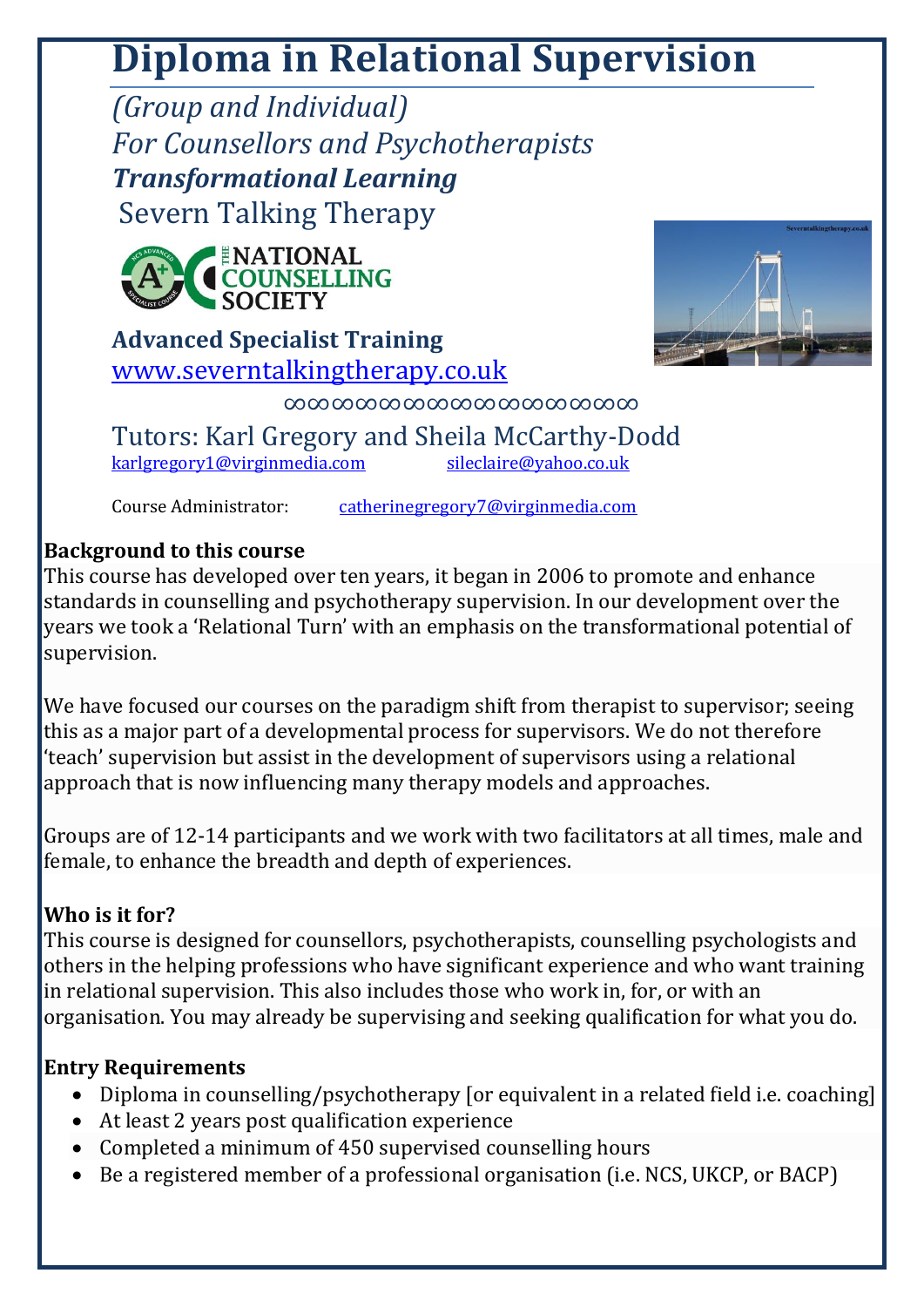### **The applicant must**:

- Be able to see at least two supervisees.
- Be able to provide two references one of whom is your supervisor.
- Be willing and able to commit to the 6 weekends, one every alternate month, and attend support/learning group between course weekends.
- Have a supervisor who can offer a minimum of 10 hours supervision to you throughout the course
- Have indemnity insurance if working independently of an organisation.

## **Course Structure**

This 72 hour taught course includes theory, practice, discussion and experiential learning. The course members meet for 6 weekends every alternate month. Learning support groups will be set up to meet between the course weekends.

The course is assessed through reflective writing, a case study and an audio assessment. There is self, peer and tutor evaluation with final assessments made by the tutors.

This course complies with the standards expected by other professional organisations such as the NCS, UKCP and the BACP.

**Where will the course take place?** Stroud, Gloucestershire

## **Aims of the Course**

- $\triangleright$  To develop the art of relational supervision
- $\triangleright$  To familiarise participants with some current theories and practice of counselling/ psychotherapy supervision
- $\triangleright$  To encourage participants in developing a sensitivity to context in their supervision work
- $\triangleright$  To be conversant with research
- $\triangleright$  To develop individual and group supervision skills
- $\triangleright$  To develop creative, relational and transformative supervision skills
- $\triangleright$  To support participant's personal and professional development as a supervisor

#### **Fees**

£2000 for the whole course; this is all-inclusive.

After the deposit, it can be paid in full or in 3 instalments of £650 or 4 instalments of £490